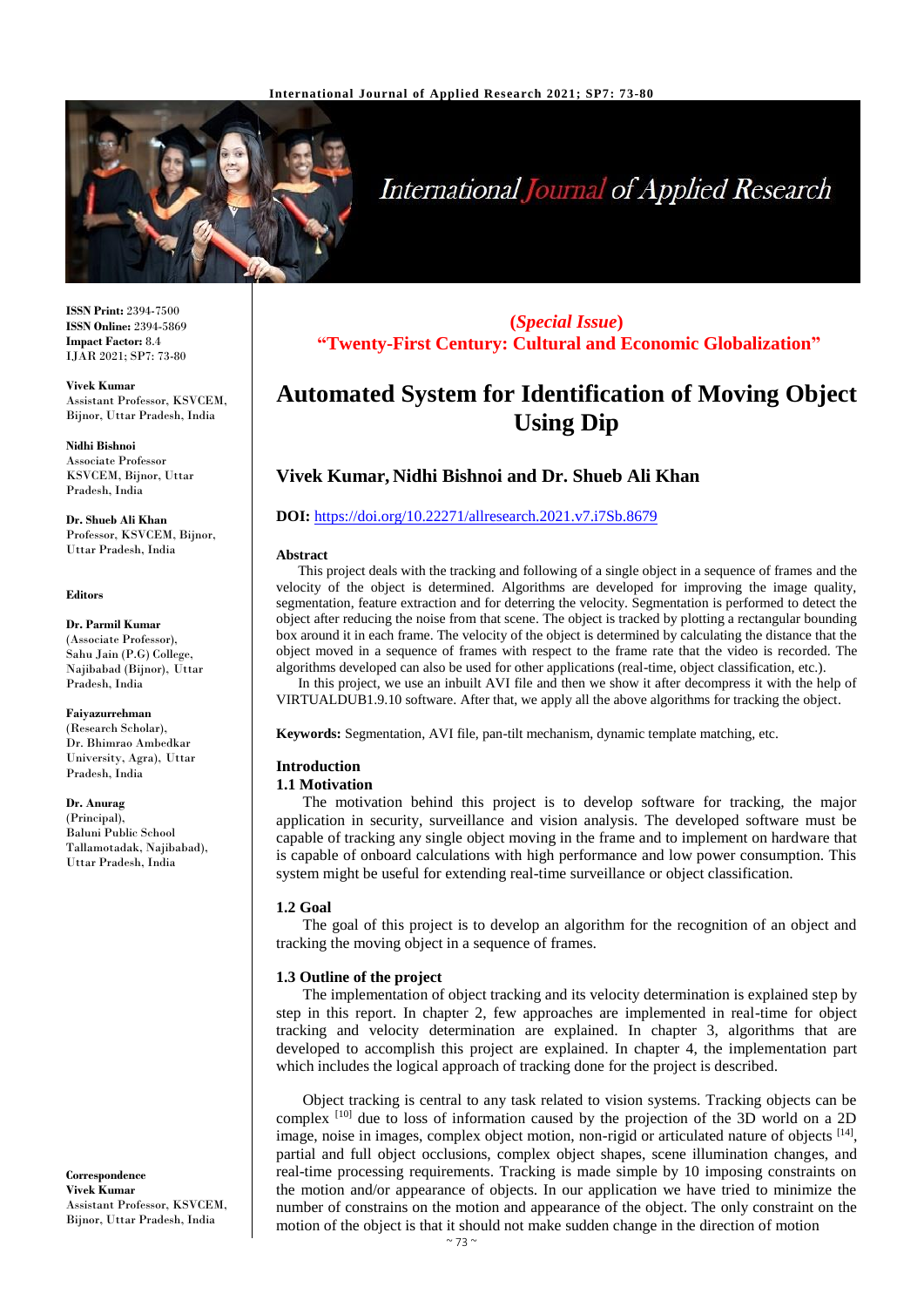while moving out of the viewing range of the camera. Unlike other algorithms  $^{[13]}$  the present algorithm is capable of handling the entry and exit of an object. Also [14], [15] no colour information is required for tracking an object. There is no major constraint on the appearance of the object though an object which is a little brighter than the background gives better tracking results. There are three key steps in implementation of our object tracking system:

- Detection of interesting moving objects,
- Tracking of such objects from frame to frame,
- Analysis of object tracks to automate the pan-tilt mechanism

#### **1.3.1 Frame differencing**

The system first analyses the images, being grabbed by the camera, for detection of any moving object. The *Frame Differencing* algorithm<sup>[11]</sup>,  $[16]$  gives as output the position of the moving object in the image. This information is then used to extract a square image template (of fixed size) from that region of the image. The templates are generated as and when the appearance of the object changes significantly.

#### **1.3.2 Dynamic template matching**

The newly generated template is then passed on to the tracking module, which starts tracking the object taking the template as the reference input. The module uses templatematching  $[12]$ ,  $[15]$  to search for the input template in the scene grabbed by the camera. If the object is lost while tracking (signifying that the object has changed its appearance) a new template is generated and used. Since the image templates, being used for matching, are generated dynamically the process is called Dynamic Template Matching.

#### **1.3.3 Pan-tilt mechanism**

The movement of the object is analyzed for automation of the Pan-Tilt mechanism. Depending upon the movement of the object the pan-tilt mechanism is operated to keep the object in the camera's view. 11 In adaptive background subtraction method, a reference background is initialized at the start of the system with the first few frames of video and updated to adapt to short and long term dynamic scene changes during the operational period. At each new frame, foreground pixels are detected by subtracting the intensity values from the background and filtering the absolute value of the differences with a dynamic threshold per pixel. The reference background and the threshold values are updated by using the foreground pixel information. The detected foreground pixels usually contain noise due to image acquisition errors, small movements like tree leaves, reflections and foreground objects with textures colored similar to the background. These isolated pixels are filtered by the use of a sequence of morphological operations dilation and erosion. After this step, the individual pixels are grouped and labeled by using a two pass component labeling algorithm to create connected moving regions. These regions are further processed to group disconnected blobs and to eliminate relatively small sized regions. After grouping, each detected foreground object is represented with its bounding box, area, center of mass and color histogram which will be used in later steps.

After segmenting moving pixels from the static background of the scene, connected regions are classified into predetermined object categories human, human group and vehicle. The classification algorithm depends on the comparison of the silhouettes of the detected objects with pre-labeled (classified) templates in an object silhouette database. The template database is created by collecting sample object silhouettes from sample videos and labeling them manually with appropriate categories. The silhouettes of the objects are extracted from the connected foreground regions by using a contour tracing algorithm [19]. Next, the distance between each boundary pixel and the center of mass point is calculated to create a distance signal starting from the top pixel and continuing clock-wise until reaching the same pixel. The distance signals are first normalized to be of the same length, then smoothed and finally normalized again to cover the same area. The comparison metric used in matching the templates with the detected objects are the L1 distance of normalized silhouette distance signals. The class of the template silhouette with minimum distance from the detected object's silhouette is assigned to the object's class. Temporal tracking information is used to support classification decision. 12 As the final step in the presented system, the tracking algorithm tracks the detected objects in successive frames by using a correspondence-based matching scheme. It also handles multi-occlusion cases where some objects might be fully occluded by others. It uses 2D object features such as position and size to match corresponding objects from frame to frame. It keeps color histograms of detected objects in order resolve object identities after a split of an occlusion group. The output of the tracking step supports both motion segmentation and object classification steps.

#### **1.4 Tools used MATLAB**

MATLAB is a high-performance language for technical computing. It integrates computation, visualization, and programming in an easy-to-use environment where problems and solutions are expressed in familiar mathematical notation. Typical uses include

- Math and computation
- Algorithm development
- Data acquisition
- Modeling, simulation, and prototyping
- Data analysis, exploration, and visualization
- Scientific and engineering graphics
- Application development, including graphical user interface building

MATLAB is a numerical computing environment and programming language. MATLAB is an interactive system whose basic data element is an array that does not require dimensioning. This allows you to solve many technical computing problems, especially those with matrix and vector formulations, in a fraction of the time it would take to write a program in a scalar non-interactive language such as C or FORTRAN. The name MATLAB stands for matrix laboratory. MATLAB was originally written to provide easy access to matrix software developed by the LINPACK and EISPACK projects. Today, MATLAB engines incorporate the LAPACK and BLAS libraries, embedding the state of the art in software for matrix computation. MATLAB has evolved over a period of years with input from many users. In university environments, it is the standard instructional tool for introductory and advanced courses in mathematics,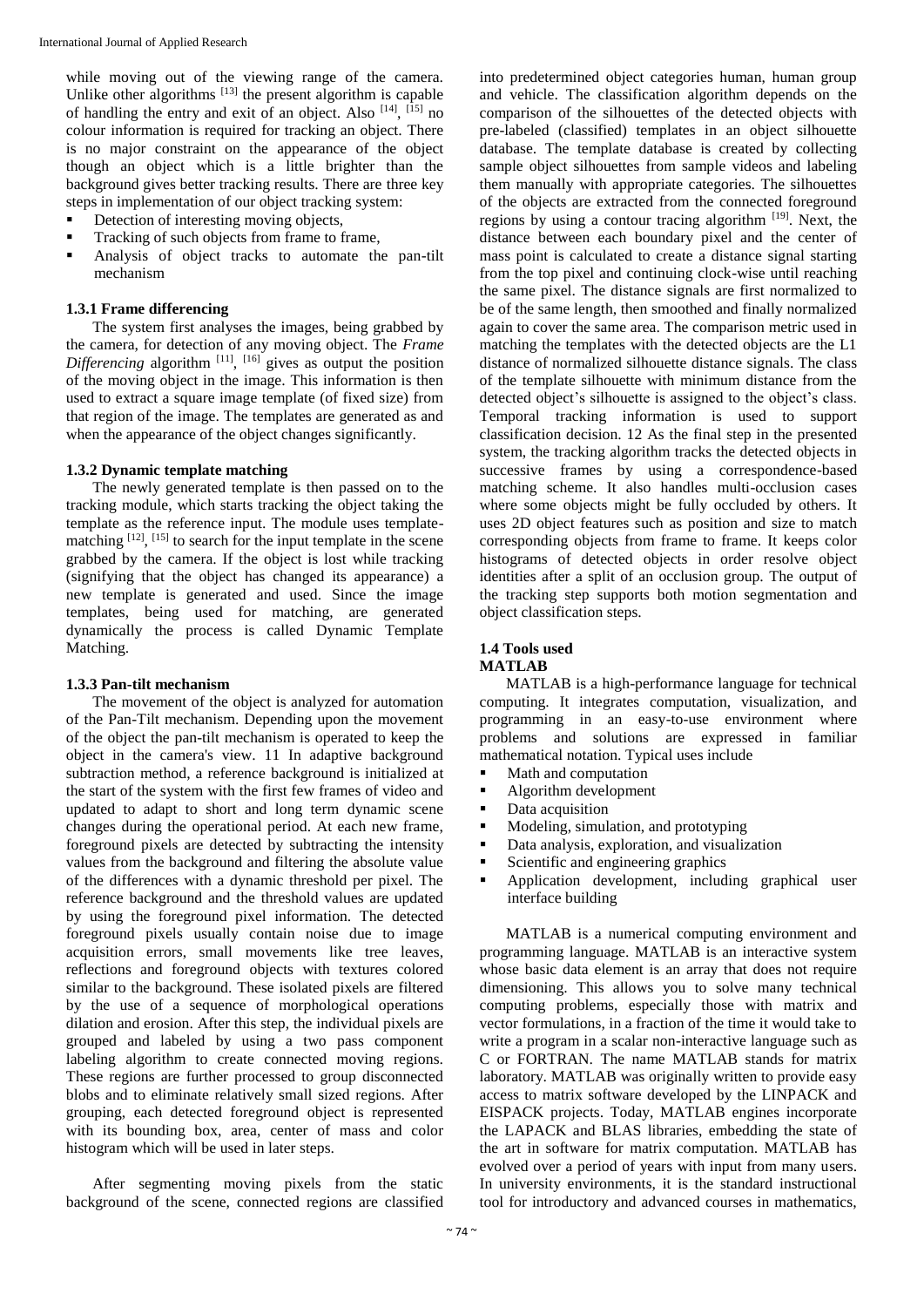engineering, and science. In industry, MATLAB is the tool of choice for high-productivity research, development, and analysis. MATLAB features a family of add-on applicationspecific solutions called toolboxes. Very important to most users of MATLAB, toolboxes allow you to learn and apply specialized technology. Toolboxes are comprehensive collections of MATLAB functions (M-files) that extend the MATLAB environment to solve particular classes of problems. Areas in which toolboxes are available include signal processing, control systems, neural networks, fuzzy logic, wavelets, simulation, and many others.

#### **The MATLAB system**

The MATLAB system consists of five main parts:

#### **1. Development Environment**

This is the set of tools and facilities that help you use MATLAB functions and files. Many of these tools are graphical user interfaces. It includes the MATLAB desktop and Command Window, a command history, an editor and debugger, and browsers for viewing help, the workspace, files, and the search path.

#### **2. The MATLAB Mathematical Function Library**

This is a vast collection of computational algorithms ranging from elementary functions, like sum, sine, cosine, and complex arithmetic, to more sophisticated functions like matrix inverse, matrix Eigen values, Bessel functions, and fast Fourier transforms. So, this library is helpful for object tracking process.

#### **3. The MATLAB Language**

This is a high-level matrix/array language with control flow statements, functions, data structures, input/output, and object-oriented programming features. It allows both "programming in the small" to rapidly create quick and dirty throw-away programs, and "programming in the large" to create large and complex application programs.

#### **4. Graphics**

MATLAB has extensive facilities for displaying vectors and matrices as graphs, as well as annotating and printing these graphs. It includes high-level functions for twodimensional and three-dimensional data visualization, image processing, animation, and presentation graphics. It also includes low-level functions that allow you to fully customize the appearance of graphics as well as to build complete graphical user interfaces on your MATLAB applications.

#### **5. The MATLAB Application Program Interface (API)**

This is a library that allows you to write C and FORTRAN programs that interact with MATLAB. It includes facilities for calling routines from MATLAB (dynamic linking), calling MATLAB as a computational engine, and for reading and writing MAT-files.

#### **MATLAB image processing toolbox**

The Image Processing Toolbox is a collection of functions that extend the capability of the MATLAB® numeric computing environment. The toolbox supports a wide range of image processing operations, including

- Spatial image transformations
- Morphological operations
- Neighborhood and block operations
- Linear filtering and filter design
- **Transforms**
- Image analysis and enhancement
- Image registration
- De blurring Region of interest operations.

Many of the toolbox functions are MATLAB M-files, a series of MATLAB statements that implement specialized image processing algorithms.

#### **1.5 Main applications**

Object tracking is an important task within the field of computer vision. The proliferation of high-powered computers, the availability of high quality and inexpensive video cameras, and the increasing need for automated video analysis has generated a great deal of interest in object tracking algorithms. Object tracking from video sequence is a very important topic and has various applications in video compression, surveillance, robot technology, etc. In many applications, the focus is on tracking moving objects. The misdetections in the object detection process make this process a difficult one. Object tracking is required in many vision applications such as human-computer interfaces, video communication/compression, road traffic control, security, and surveillance system. Often the goal is to obtain a record of the trajectory of moving single or multiple targets over time and space. Object tracking from video sequence is a challenging task because of the large amount of data used and the common requirement for real time computation.

The use of object tracking is pertinent in the tasks of:

- motion-based recognition, that is, human identification based on gait, automatic object detection, etc.
- automated surveillance, that is, monitoring a scene to detect suspicious activities or unlikely events;
- video indexing, that is, automatic annotation and retrieval of the videos in multimedia databases;
- human-computer interaction, that is, gesture recognition, eye gaze tracking for data input to computers, etc.;
- Traffic monitoring, that is, real-time gathering of traffic statistics to direct traffic flow.
- Vehicle navigation that is, video-based path planning and obstacle avoidance capabilities.

#### **2.1 Moving object detection**

Each application that benefit from smart video processing has different needs, thus requires different treatment. However, they have something in common: moving objects. Thus, detecting regions that correspond to moving objects such as people and vehicles in video is the first basic step of almost every vision system since it provides a focus of attention and simplifies the processing on subsequent analysis steps. Due to dynamic changes in natural scenes such as sudden illumination and weather changes, repetitive motions that cause clutter (tree leaves moving in blowing wind), motion detection is a difficult problem to process reliably. Frequently used techniques for moving object detection are background subtraction, statistical methods, temporal differencing and optical flow whose description are given below.

#### **2.2 Background subtraction**

Background subtraction is particularly a commonly used technique for motion segmentation in static scenes. It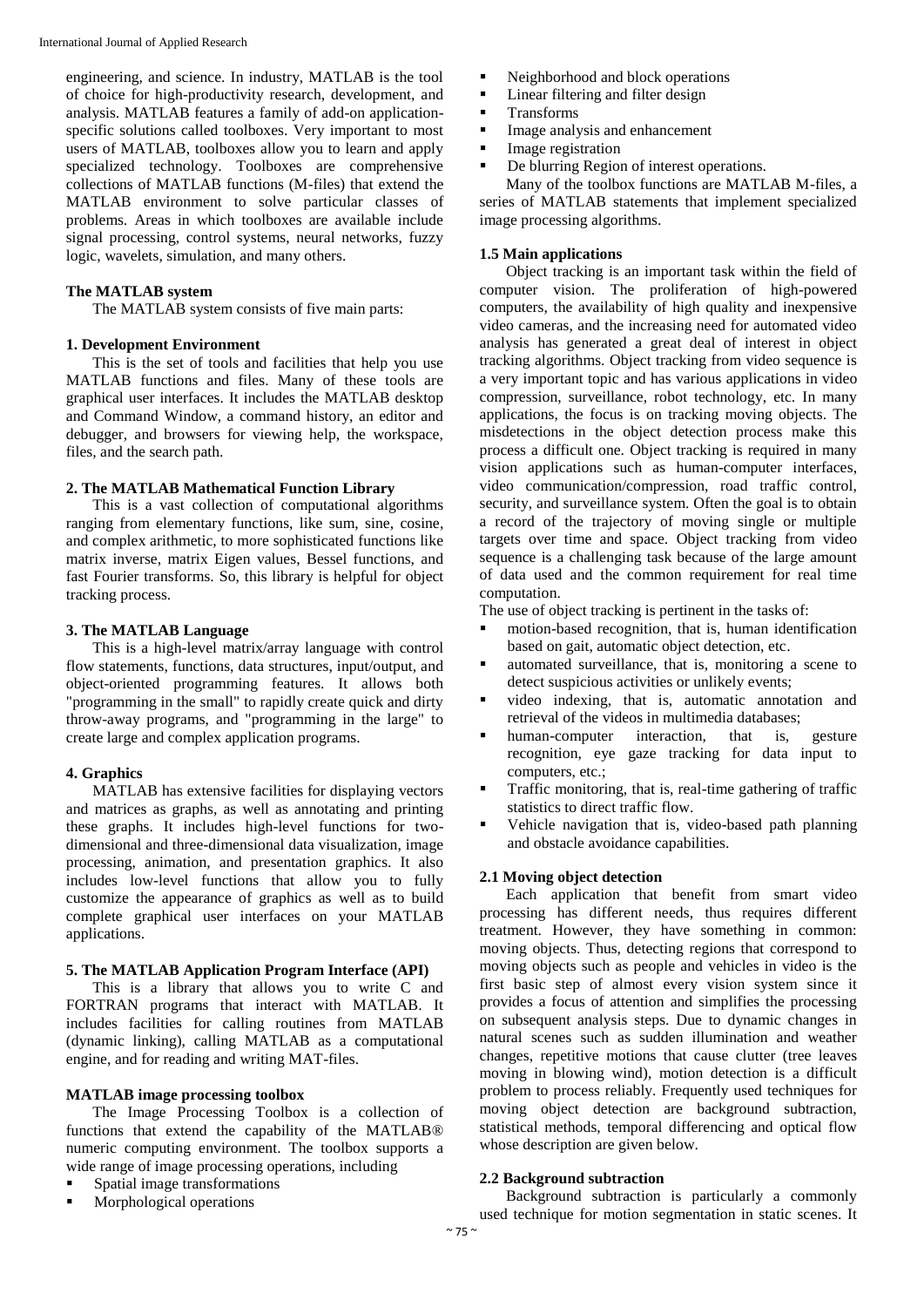attempts to detect moving regions by subtracting the current image pixel-by-pixel from a reference background image that is created by averaging images over time in an initialization period. The pixels where the difference is above a threshold are classified as foreground. After creating a foreground pixel map, some morphological post processing operations such as erosion, dilation and closing are performed to reduce the effects of noise and enhance the detected regions. The reference background is updated with new images over time to adapt to dynamic scene changes. There are different approaches to this basic scheme of background subtraction in terms of foreground region detection, background maintenance and post processing. In Heikkila and Silven uses the simple version of this scheme where a pixel at location (x, y) in the current image It is marked as foreground if It(x, y) – Bt(x, y)| > T is satisfied where  $\equiv$  is a predefined threshold. The background image BT is updated by the use of an Infinite Impulse Response (IIR) filter.

The foreground pixel map creation is followed by morphological closing and the elimination of small-sized regions. Although background subtraction techniques perform well at extracting most of the relevant pixels of moving regions even they stop, they are usually sensitive to dynamic changes when, for instance, stationary objects uncover the background (e.g. a parked car moves out of the parking lot) or sudden illumination changes occurs.

#### **2.2.1 Statistical methods**

More advanced methods that make use of the statistical characteristics of individual pixels have been developed to overcome the shortcomings of basic background subtraction methods. These statistical methods are mainly inspired by the background subtraction methods in terms of keeping and dynamically updating statistics of the pixels that belong to the background image process. Foreground pixels are identified by comparing each pixel's statistics with that of the background model. This approach is becoming more popular due to its reliability in scenes that contain noise, illumination changes and shadow The W4 system uses a statistical background model where each pixel is represented with its minimum and maximum intensity values and maximum intensity difference between any consecutive frames observed during initial training period where the scene contains no moving objects.

After thresholding, a single iteration of morphological erosion is applied to the detected foreground pixels to remove one-pixel thick noise. In order to grow the eroded regions to their original sizes, a sequence of erosion and dilation is performed on the foreground pixel map. Also, small-sized regions are eliminated after applying connected component labeling to find the regions. The statistics of the background pixels that belong to the non-moving regions of current

#### **2.3 Object classification**

Moving regions detected in video may correspond to different objects in real-world such as pedestrians, vehicles, clutter, etc. It is very important to recognize the type of a detected object in order to track it reliably and analyze its activities correctly. Currently, there are two major approaches towards moving object classification which are shape-based and motion-based methods. Shape-based methods make use of the objects" 2D spatial information whereas motion-based methods use temporally tracked features of objects for the classification solution.

#### **2.3.1 Motion-based classification**

Some of the methods in the literature use only temporal motion features of objects in order to recognize their classes. In general, they are used to distinguish non-rigid objects (e.g. human) from rigid objects (e.g. vehicles). The method proposed in [8] is based on the temporal self-similarity of a moving object. As an object that exhibits periodic motion evolves, its self-similarity measure also shows a periodic motion. The method exploits this clue to categorize moving objects using periodicity. Optical flow analysis is also useful to distinguish rigid and non-rigid objects. A. J. Lipton proposed a method that makes use of the local optical flow analysis of the detected object regions. It is expected that non-rigid objects such as humans will present high average residual flow whereas rigid objects such as vehicles will present little residual flow. Also, the residual flow generated by human motion will have a periodicity. By using this cue, human motion, thus humans, can be distinguished from other objects such as vehicles.

#### **2.4 Object tracking**

Tracking is a significant and difficult problem that arouses interest among computer vision researchers. The objective of tracking is to establish correspondence of objects and object parts between consecutive frames of video. It is a significant task in most of the surveillance applications since it provides cohesive temporal data about moving objects which are used both to enhance lower level processing such as motion segmentation and to enable higher level data extraction such as activity analysis and behavior recognition. Tracking has been a difficult task to apply in congested situations due to inaccurate segmentation of objects. Common problems of erroneous segmentation are long shadows, partial and full occlusion of objects with each other and with stationary items in the scene. Thus, dealing with shadows at motion detection level and coping with occlusions both at segmentation level and at tracking level is important for robust tracking. Tracking in video can be categorized according to the needs of the applications it is used in or according to the methods used for its solution. Whole body tracking is generally adequate for outdoor video surveillance whereas objects" part tracking is necessary for some indoor surveillance and higher level behavior understanding applications.

#### **Object detection and tracking**

The overview of our real time video object detection, classification and tracking system is shown in Figure 3.1. The proposed system is able to distinguish transitory and stopped foreground objects from static background objects in dynamic scenes; detect and distinguish left and removed objects; classify detected objects into different groups such as human, human group and vehicle; track objects and generate trajectory information even in multi-occlusion cases and detect fire in video imagery. In this and following chapters we describe the computational models employed in our approach to reach the goals specified above.

Our system is assumed to work real time as a part of a video-based surveillance system. The computational complexity and even the constant factors of the algorithms we use are important for real time performance. Hence, our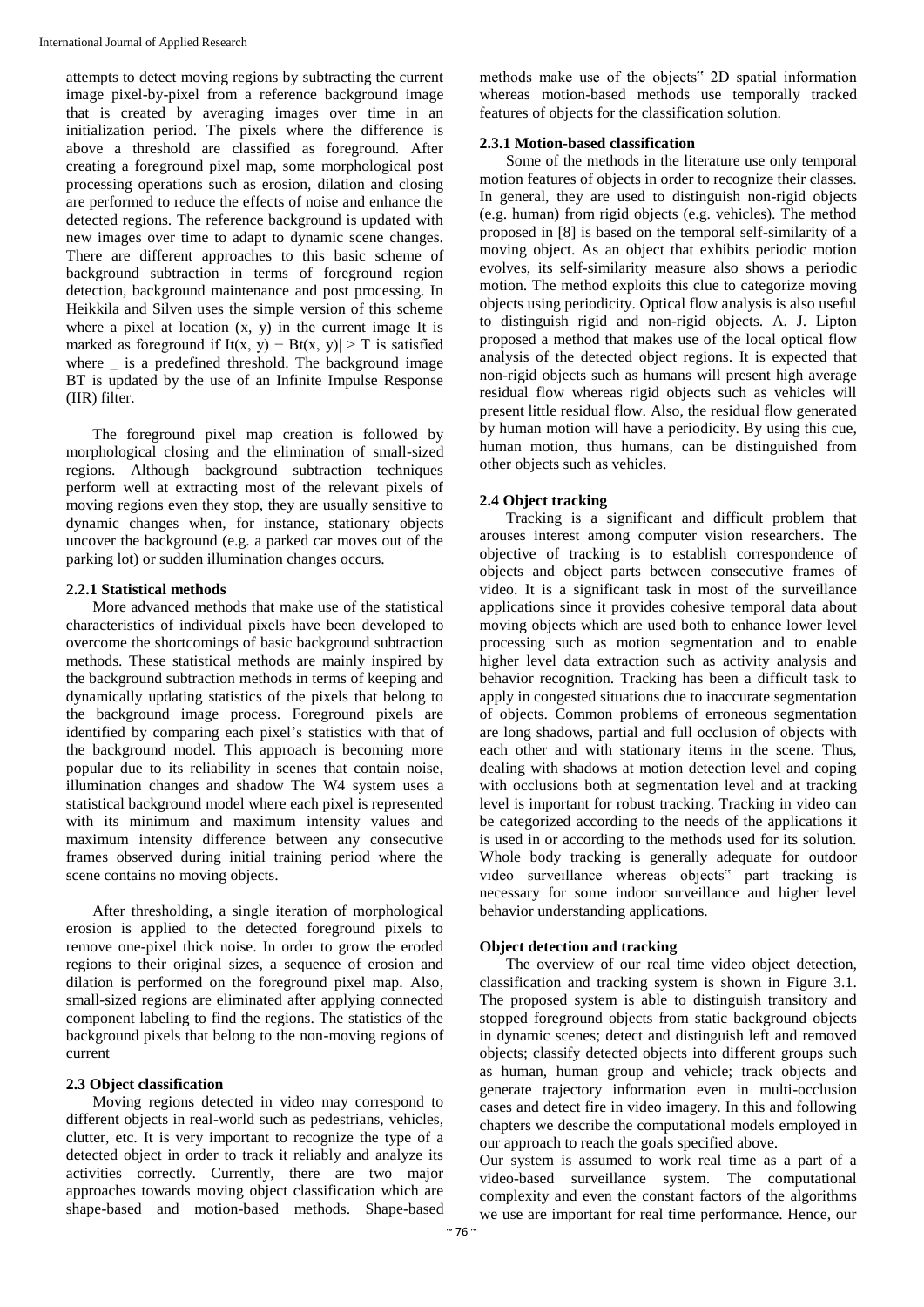decisions on selecting the computer vision algorithms for various problems are affected by their computational run time performance as well as quality. Furthermore, our system"s use is limited only to stationary cameras and video inputs from Pan/Tilt/Zoom cameras where the view frustum may change arbitrarily are not supported. The system is initialized by feeding video imagery from a static camera monitoring a site. Most of the methods are able to work on both color and monochrome video imagery. The first step of our approach is distinguishing foreground objects.

#### **5.1.1 Algorithm for object detection module**

- 1. Grab the ith frame *fi* (8 bit gray-scale)
- 2. Retrieve the (i-3)th frame *fi-3* from the image buffer. The image buffer is an array of image variables which are used for temporary storage of frames. The array is programmed to behave as a queue with only three elements at any given point of execution*.*
- 3. Perform *Frame Differencing Operation* on the ith frame and the (i-3)th frame where the resultant image is represented as

*fr* (8 bit gray-scale)  $fr = \hat{r} - \hat{r} - 3(2)$ 

Here, it is noticeable that instead of subtracting the ith frame from the (i-1) the frame we are subtracting the ith frame from the (i-3)th frame. This has been done taking into consideration that even slow moving objects should detected. It has been observed that image subtraction on consecutive frames detects only fast moving objects (objects whose position changes noticeably from one frame to other). Such a method fails to detect slow moving objects. Therefore to remove this limitation we subtract ith frame from the (i-3)th frame to ensure a detection which is independent of speed.

4. Perform the *Binary Thresh-holding Operation* on *fr*  separating the pixels corresponding to the moving object from the background. This operation also nullifies any inaccuracies introduced due to the camera flickering. The result of this operation is a binary image,  $\overrightarrow{p}$ , wherein only those pixels are set as  $n!$ which correspond to the moved object. In the threshholding technique a parameter called the brightness threshold (T) is chosen and applied to the image f[m,n] as follows:

IF  $f[m,n] \geq T$  fb $[m,n] = object = 1$  ELSE fb[m,n]=background=0 This version of the algorithm assumes that we are interested in light objects ona dark background. For dark objects on a light background we would use:

IF  $f[m,n] \leq T$  fb $[m,n] = object = 1$ 

ELSE fb[m,n]=background=0

While there is no universal procedure for threshold selection that is guaranteed to work on all images, there are a variety of alternatives. In our case we are using fixed threshold (a threshold that is chosen independently of the image data). As our main objective is to separate the object pixels from that of the background this approach gives fairly good results.

5. Perform an *Iterative Mathematical Morphological Erosion Operation* on *fb* to remove really small particles from the binary image. The result of this step is again a binary image, *fbb.* This step ensures that small insignificant movements in the background are ignored ensuring better object detection.

- 6. Calculate the center of gravity (COG) of the binary image *fbb.* The result of this operation is a set of two integers C(cog\_x, cog\_y) which determines the position of the moving object in the given scene. The COG is calculated by:
	- $\cos_2 x = \cos_2 y + x (3a)$  $\text{cog}_y = \text{cog}_y + \text{y}$  (3b)  $Total = Total + 1 (3c)$
	- For each pixel where x, y is the current pixel location. The resulting COG is then divided by the Total value:
	- $\cos x = \cos x / \text{Total} (3d)$  $\cos_y = \cos_y / \text{Total}$  (3e)

To result in the final x, y location of the COG.

- 7. Transfer the positional information C(cog\_x, cog\_y) to the object tracking module.
- 8. Store the frame *fi* in the image buffer and discard the frame *fi-3*
- 9. Increment *i* by 1
- 10. Goto (Step 1)

#### **Algorithm used**

This chapter explains the algorithms to track the single object and to estimate the velocity of moving object. The sequential approach to track the moving objects and the velocity of objects are as follow.

- Noise removal: To improve the image quality
- Segmentation: To separate multiple regions in image
- Feature Extraction: To analyze the regions in image
- **Tracking: Analyzing the position, velocity and moving** direction of object

#### **6.1 Noise removal**

A noise removal algorithm is developed by using the median filter as explained in section 2.1.3. Algorithm for noise removal is explained as follow

- 1. Read the input image
- 2. for (present position=initial position: final position)
- a) Scan all the surrounding elements
- b) Use bubble sort technique to sort all the values
- c) Calculate the median of it
- 3. Assign the value to the 'present position' of the input image
- Initial position  $= 2nd$  row, 2nd column of an image resolution
- Final position =  $(n-1)$  row,  $(n-1)$  column of an image resolution
- Present position = the pixel value and it varies from initial to final position

Values are taken from 2nd row-2nd column to (n-1) row-(n-1) column because we need to scan all the surrounding elements of each pixel.

#### **6.2 Segmentation**

To perform the segmentation operation, frame difference algorithm is implemented as it takes less processing time. Frame difference algorithm performs separation of two sequential frames and it is explained in detail in section 2.2.3[8]. Algorithm for the segmentation is explained as follow

- 1. Read the input images
- 2. for (present position=initial position: final position)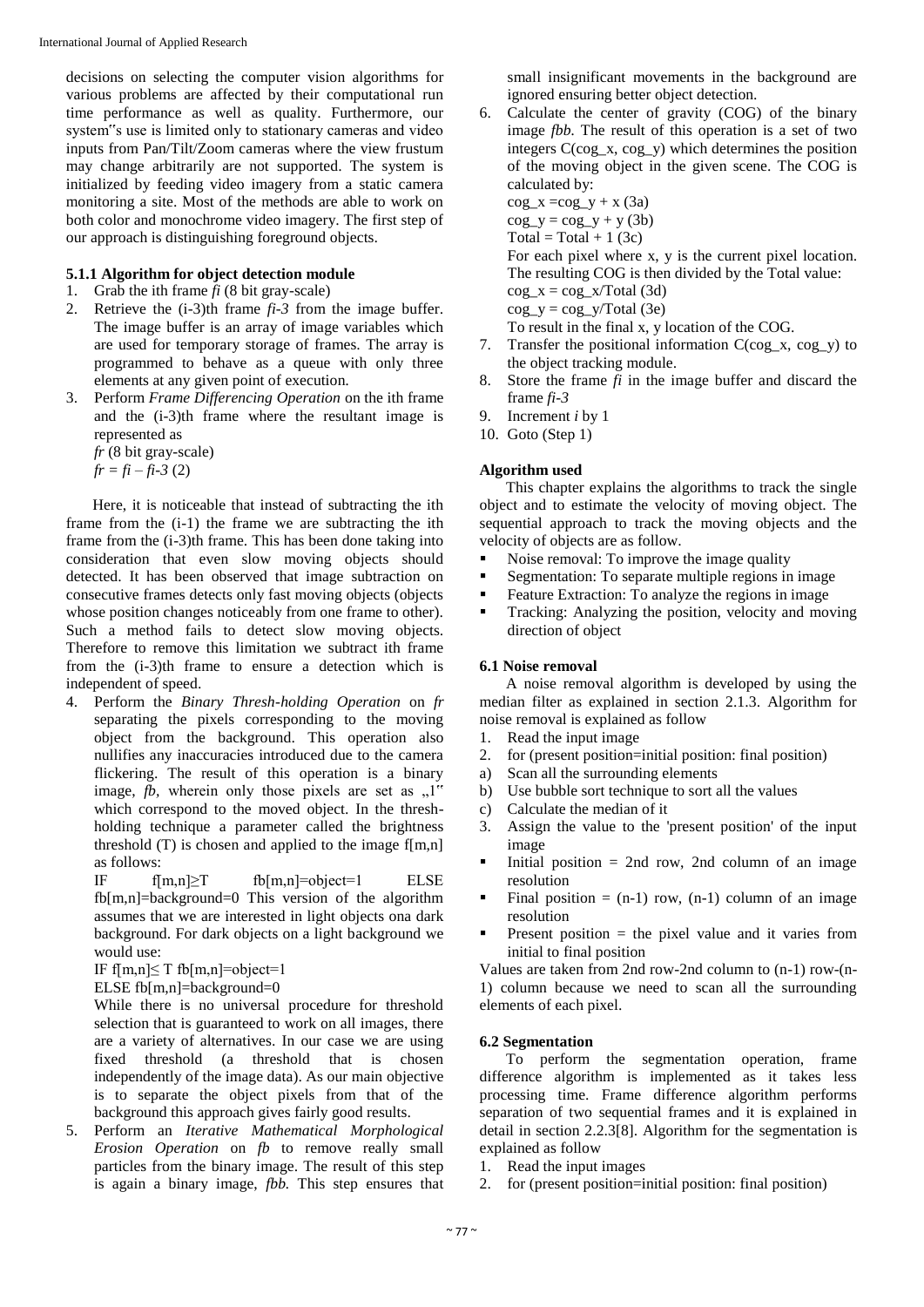- a) Difference between the pixels values at present position of two images is calculated
- b) Calculate the absolute value
- c) Store the difference in new image at same pixel position that is at present position.

#### **6.3 Feature extraction**

Every object has a specific feature which is used to visualize the object and used for tracking. After performing the segmentation, a rectangular bounding box is plotted with the dimensions of the object produced in the residual image. Section 2.3.2 explains a clear view on bounding box. Algorithm for the bounding box is as followed

- 1. Read the image difference
- 2. for (present position=initial value: final value) of Y resolution
- 3. for (present position=initial value: final value) of X resolution
- a) calculate the sharp change in intensity of image from top and bottom
- b) store the values in an array
- 4. Height of the bounding box is = bottom value- top value
- 5. for (present position=initial value: final value) of X resolution
- 6. for (present position=initial value: final value) of Y resolution
- a) calculate the sharp change in intensity of image from left and right
- b) store the values in an array

 $\sqrt{2}$ 

- 7. Width of the bound box  $=$  right value left value
- 8. Using the dimensions, draw boundary to the image Initial value: the starting position of the pixel in an image. Final value: the ending position of the pixel in an image.

Height = (bottom: value - top: value)/2

Width = (right: value - left: value)/2

- 9. Add the height value with the top value and store it in a variable like mid top
- 10. Add the width value to the left value and store it in a variable like mid left
- 11. Assign the max intensity to the pixel at pixel value at (mid top, mid left)

#### **6.3.1 Distance**

The distance travelled by the object is determined by using the centroid. It is calculated by using the Euclidean distance formula. The variables for this are the pixel positions of the moving object at initial stage to the final stage. Algorithm for calculating distance is explained as follow

- 1. Read the centroid position of each image.
- 2. Calculate the distance between two centroid images
- 3. for (present position=initial value: final value) of X resolution
- 4. for (present position=initial value: final value) of Y resolution
- 5. Calculate change in distance by
- Distance=  $((X2 X1)2 + (Y 2 Y 1)2)1/2$

Where  $X1$ =previous pixel position and  $X2$ =present pixel position in width

Y1=previous pixel position and Y2=present pixel position in height

6. Store all the distance values in an Array.

#### **6.3.2 Velocity**

Velocity of moving object is determined using the distance travelled by the centroid to the frame rate of the video explains the velocity in 2-dimension. Algorithm for calculating velocity is explained as follow

- 1. Read the distance travelled by the object
- 2. Velocity = distance travelled/frame rate
- 3. Save the value in an array
- 4. The velocity of moving object in the sequence frames is defined in pixels / second

| <b><i>DA Interface1</i></b>                       | ر د سال د ست                                                                                                  |
|---------------------------------------------------|---------------------------------------------------------------------------------------------------------------|
|                                                   |                                                                                                               |
| Moving Object identification                      |                                                                                                               |
| -Input<br><b>Browse</b><br>Play<br>Track          | OBJECT<br>X ZOOM<br>ZOOM<br>DEGREE<br>Edge<br><b>ROTATE</b><br>Trajectory<br>Sharp<br>Smooth<br>Print<br>Save |
| 1 <sub>r</sub><br>0.8<br>0.6<br>0.4               |                                                                                                               |
| 0.2<br>0 <sub>L</sub><br>0.8<br>0.2<br>0.4<br>0.6 |                                                                                                               |

**Fig 1:** Output screen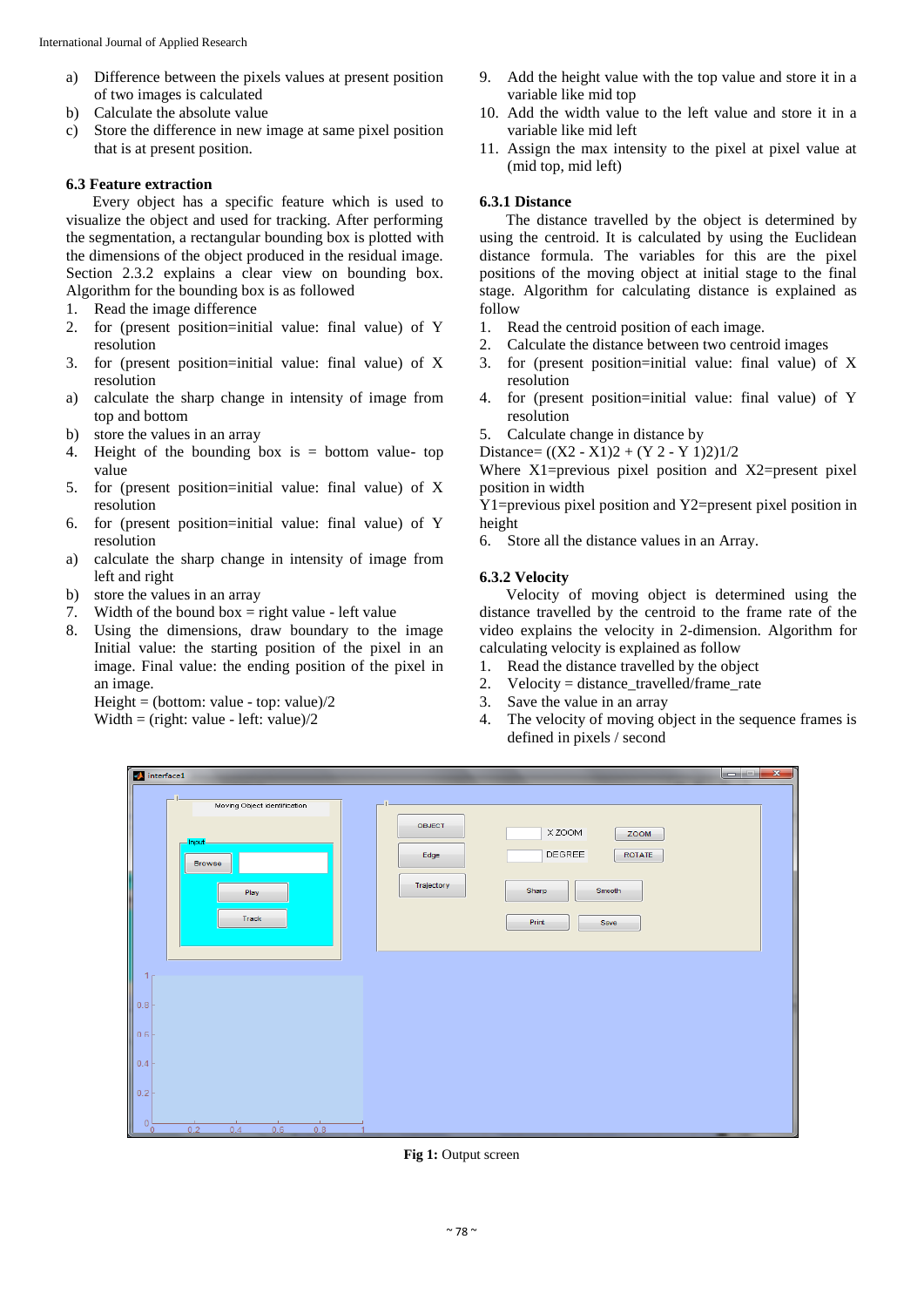| select an avi file<br>ы                                                 |                |         |   |                                    |                      | $\overline{\mathbf{x}}$ |
|-------------------------------------------------------------------------|----------------|---------|---|------------------------------------|----------------------|-------------------------|
| Look in:                                                                | <b>MATLAB</b>  |         | ᅬ | $+ \boxdot \Uparrow \boxdot \star$ |                      |                         |
| <b>Recent Places</b><br>Desktop<br><b>1800</b><br>Libraries<br>Computer | S              |         |   |                                    |                      |                         |
| <b>Network</b>                                                          |                |         |   |                                    |                      |                         |
|                                                                         | File name:     |         |   |                                    | ▼                    | Qpen                    |
|                                                                         | Files of type: | ('.avi) |   |                                    | $\blacktriangledown$ | Cancel                  |

**Fig 2:** Browse Window (only AVI)

| $\blacksquare$ interface1                                               |            | <b>READERS</b>   |
|-------------------------------------------------------------------------|------------|------------------|
| Moving Object identification                                            |            |                  |
| Input-                                                                  | OBJECT     | X ZOOM<br>ZOOM   |
| S.avi<br>Browse                                                         | Edge       | DEGREE<br>ROTATE |
| Play                                                                    | Trajectory | Sharp<br>Smooth  |
| Track                                                                   |            | Print<br>Save    |
|                                                                         |            |                  |
| 1 <sub>r</sub>                                                          |            | CH <sub>2</sub>  |
| 0.8                                                                     |            |                  |
| 0.6                                                                     |            |                  |
| 0.4                                                                     |            |                  |
| 0.2                                                                     |            |                  |
|                                                                         |            |                  |
| 0 <sup>1</sup><br>-11<br>$\sim$<br>0.2<br>0.8<br>0.4<br>0.6<br>$\Omega$ |            |                  |

**Fig 3:** Tracking

| $\rightarrow$ interface1                                                  | $\mathbf{x}$<br><b>ROBBER</b>                                                                          |
|---------------------------------------------------------------------------|--------------------------------------------------------------------------------------------------------|
| Moving Object identification<br>Input<br>S.avi<br>Browse<br>Play<br>Track | OBJECT<br>X ZOOM<br>ZOOM<br>DEGREE<br>ROTATE<br>Edge<br>Trajectory<br>Sharp<br>Smooth<br>Print<br>Save |
| 1 <sub>r</sub><br>0.8<br> 0.6 <br>0.4<br> 0.2                             | $\sim$<br>CH <sub>2</sub>                                                                              |
| $\overline{0}$<br>$\overline{1}$<br>$\sim$<br>0.2<br>0.4<br>0.6<br>0.8    |                                                                                                        |

 $\sim$  79  $\sim$ **Fig 4:** Object Detection